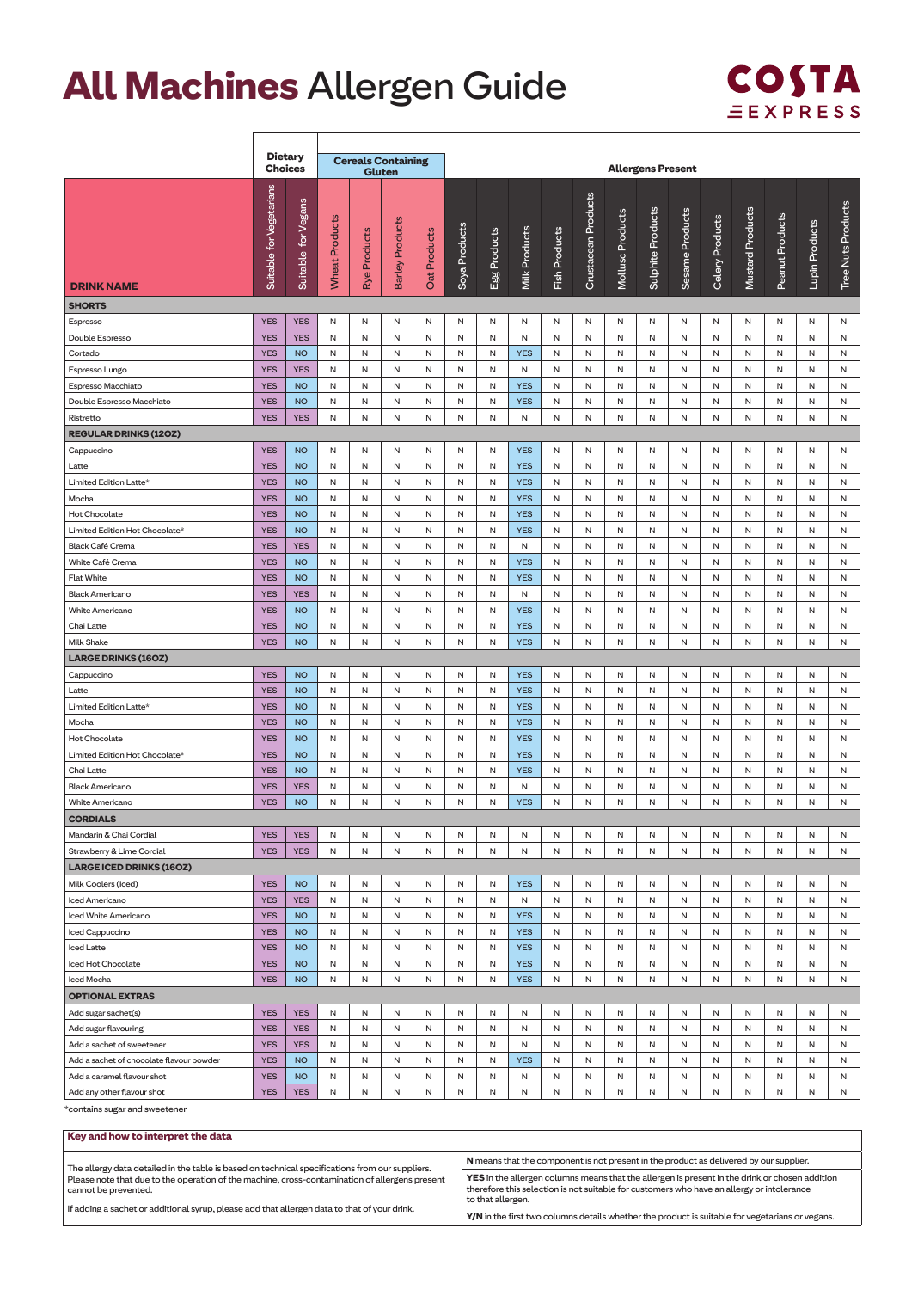## **All Machines** Nutrition Guide



The figures below give the nutrition values for each drink offered by the machine. Optional flavours and sachets are listed separately and must be added to the value for the drink. Adults need around 2000 kcal a day.

|                |                  |        | <b>AVERAGE PER DRINK</b> |      |               |                |             |
|----------------|------------------|--------|--------------------------|------|---------------|----------------|-------------|
| Energy<br>(kJ) | Energy<br>(kcal) |        | Saturates<br>බ           | ම    | Sugars<br>(g) | Protein<br>(g) | Salt<br>(g) |
|                |                  |        |                          |      |               |                |             |
| 31             | 8                | 0.3    | 0.0                      | 1.1  | 0.6           | 0.6            | 0.0         |
| 22             | 6                | 0.2    | 0.0                      | 0.8  | 0.4           | 0.4            | 0.0         |
| 171            | 41               | 1.5    | 0.9                      | 4.3  | 4.0           | 3.1            | 0.1         |
| 31             | 8                | 0.3    | 0.0                      | 1.1  | 0.6           | 0.6            | 0.0         |
| 56             | 14               | 0.5    | 0.2                      | 1.5  | 1.3           | 1.0            | 0.0         |
| 120            | 29               | 1.0    | 0.6                      | 3.1  | 2.8           | 2.2            | 0.1         |
| 22             | 6                | 0.0    | 0.0                      | 1.0  | 0.0           | 0.0            | 0.0         |
|                |                  |        |                          |      |               |                |             |
| 406            | 96               | 3.5    | 2.2                      | 10   | 10            | 7.3            | 0.2         |
| 572            | 135              | 5.0    | 3.1                      | 14   | 14            | 10.3           | 0.3         |
| 467            | 111              | 3.4    | 2.2                      | 14   | 14            | 7.0            | 0.2         |
| 689            | 164              | 3.5    | 2.1                      | 25   | 24            | 7.3            | 0.3         |
| 761            | 180              | 4.1    | 2.6                      | 27   | 26            | 8.6            | 0.3         |
| 526            | 125              | 2.4    | 1.6                      | 21   | 20            | 5.0            | 0.3         |
| 89             | 24               | 0.7    | 0.0                      | 3.1  | 1.7           | 1.7            | 0.0         |
| 581            | 140              | 5.0    | 2.9                      | 15   | 14            | 10.5           | 0.3         |
| 356            | 85               | 3.1    | 1.9                      | 8.7  | 8.5           | 6.4            | 0.2         |
| 354            | 84               | 3.1    | 1.9                      | 8.7  | 8.5           | 6.4            | 0.2         |
| 20             | 6                | 0.2    | 0.0                      | 0.7  | 0.4           | 0.4            | 0.0         |
| 274            | 65               | 2.4    | 1.4                      | 6.8  | 6.5           | 4.9            | 0.1         |
| 445            | 106              | 3.5    | 2.3                      | 13   | 13            | 7.1            | 0.3         |
| 450            | 106              | 3.5    | 2.3                      | 13   | 13            | 7.1            | 0.3         |
|                |                  |        |                          |      |               |                |             |
| 469            | 111              | 4.1    | 2.5                      | 12   | 11            | 8.4            | 0.2         |
| 719            | 170              | 6.3    | 4.0                      | 18   | 17            | 12.9           | 0.4         |
| 683            | 162              | 5.1    | 3.2                      | 20   | 20            | 10.4           | 0.3         |
| 892            | 212              | 4.4    | 2.7                      | 33   | 32            | 9.3            | 0.4         |
| 950            | 225              | 5.0    | 3.1                      | 34   | 33            | 10.3           | 0.4         |
| 871            | 207              | 4.2    | 2.7                      | 33   | 32            | 8.7            | 0.4         |
| 793            | 188              | 6.1    | 4.0                      | 23.2 | 22.7          | 12.4           | 0.5         |
| 26             | 7                | 0.2    | 0.0                      | 0.9  | 0.5           | 0.5            | 0.0         |
| 338            | 81               | 2.9    | 1.8                      | 8.4  | 8.0           | 6.1            | 0.2         |
|                |                  |        |                          |      |               |                |             |
| 135            | 32               | 0.1    | 0.1                      | 7.7  | 7.6           | 0.1            | 0.1         |
| 135            | 32               | 0.1    | 0.1                      | 7.7  | 7.6           | 0.1            | 0.1         |
|                |                  |        |                          |      |               |                |             |
| 333            | 78               | 2.4    | 1.6                      | 9.9  | 9.9           | 5.0            | 0.2         |
| 137            | 33               | 0.2    | 0.1                      | 7.2  | 6.9           | 0.4            | 0.1         |
| 302            | 72               | 1.7    | $1.0\,$                  | 11   | 11            | 3.4            | 0.2         |
| 426            | 101              | 3.7    | 2.3                      | 10   | 10            | 7.7            | 0.2         |
| 485            | 115              | 4.2    | 2.6                      | 12   | 12            | 8.7            | 0.2         |
| 820            | 194              | 4.7    | 2.9                      | 28   | 28            | 9.7            | 0.4         |
| 788            | 187              | 4.4    | 2.7                      | 28   | 27            | 9.1            | 0.3         |
|                |                  |        |                          |      |               |                |             |
| 34             | 8                | 0      | 0                        | 2.0  | 2.0           | 0              | 0           |
| 68             | 16               | 0      | 0                        | 4.0  | 4.0           | 0              | 0<br>0      |
| 102<br>55      | 24<br>14         | 0<br>0 | 0<br>0                   | 6.0  | 6.0           | 0<br>0         | 0           |
|                |                  |        |                          | 3.4  | 3.4           |                |             |
| 77             | 19               | 0      | 0                        | 4.7  | 4.7           | 0              | 0           |
| 8              | 2                | 0      | 0                        | 0.5  | 0.5           | 0              | 0           |
| 21             | 5                | 0.1    | 0.1                      | 1.0  | 0.9           | 0.1            | 0.0         |
| 60<br>84       | 14               | 0.1    | 0.1                      | 3.3  | 3.3           | 0.1            | 0.1         |
|                | 20               | 0.1    | 0.1                      | 4.6  | 4.6           | 0.1            | 0.1         |
| 120            | 28               | 0.1    | 0.1                      | 6.6  | 6.6           | 0.1            | 0.1         |
| 156            | 36               | 0.1    | 0.1                      | 8.6  | 8.6           | 0.1            | 0.1         |

|                                                          |                |                  |                | <b>TYPICAL VALUES PER 100ml or g</b> |                     |               |                |              |                |                  |                   |                  | <b>AVERAGE PER DRINK</b> |               |                |                 |
|----------------------------------------------------------|----------------|------------------|----------------|--------------------------------------|---------------------|---------------|----------------|--------------|----------------|------------------|-------------------|------------------|--------------------------|---------------|----------------|-----------------|
| <b>DRINK NAME</b>                                        | Energy<br>(kJ) | Energy<br>(kcal) | <u>ដ</u> ៃ ថ្ង | Saturates<br>(g)                     | Carbohydrate<br>(g) | Sugars<br>(g) | Protein<br>(g) | Salt<br>(g)  | Energy<br>(kJ) | Energy<br>(kcal) | $\vec{E}$ $\odot$ | Saturates<br>(g) | Carbohydrate<br>(g)      | Sugars<br>(g) | Protein<br>(g) | Salt            |
| <b>SHORTS</b>                                            |                |                  |                |                                      |                     |               |                |              |                |                  |                   |                  |                          |               |                |                 |
| Espresso                                                 | 37             | 10               | 0.3            | 0.0                                  | $1.3\phantom{0}$    | 0.7           | 0.7            | 0.0          | 31             | 8                | 0.3               | 0.0              | $1.1$                    | 0.6           | 0.6            | 0. <sub>C</sub> |
| Double Espresso                                          | 37             | 10               | 0.3            | 0.0                                  | 1.3                 | 0.7           | 0.7            | 0.0          | 22             | 6                | 0.2               | 0.0              | 0.8                      | 0.4           | 0.4            | 0. <sub>C</sub> |
| Cortado                                                  | 142            | 34               | 1.2            | 0.7                                  | 3.6                 | 3.4           | 2.6            | 0.1          | 171            | 41               | 1.5               | 0.9              | 4.3                      | 4.0           | 3.1            | 0.1             |
| Espresso Lungo                                           | 20             | 5                | 0.2            | 0.0                                  | 0.7                 | 0.4           | 0.4            | 0.0          | 31             | 8                | 0.3               | 0.0              | $1.1\,$                  | 0.6           | 0.6            | 0. <sub>C</sub> |
| Espresso Macchiato                                       | 124            | 30               | 1.1            | 0.5                                  | 3.4                 | 2.8           | 2.3            | 0.0          | 56             | 14               | 0.5               | 0.2              | 1.5                      | 1.3           | 1.0            | 0. <sub>C</sub> |
| Double Espresso Macchiato                                | 109            | 26               | 0.9            | 0.5                                  | 2.8                 | 2.5           | 2.0            | 0.0          | 120            | 29               | 1.0               | 0.6              | 3.1                      | 2.8           | 2.2            | 0.1             |
| Ristretto                                                | 37             | 10               | 0.3            | 0.0                                  | $1.3\phantom{0}$    | 0.7           | 0.7            | 0.0          | 22             | 6                | 0.0               | 0.0              | 1.0                      | 0.0           | 0.0            | 0. <sub>C</sub> |
| <b>REGULAR DRINKS (120Z)</b>                             |                |                  |                |                                      |                     |               |                |              |                |                  |                   |                  |                          |               |                |                 |
| Cappuccino                                               | 167            | 40               | 1.5            | 0.9                                  | 4.1                 | 4.0           | 3.0            | 0.1          | 406            | 96               | 3.5               | 2.2              | 10                       | 10            | 7.3            | 0.2             |
| Latte                                                    | 174            | 41               | 1.5            | 1.0                                  | 4.3                 | 4.2           | 3.1            | 0.1          | 572            | 135              | 5.0               | 3.1              | 14                       | 14            | 10.3           | 0.3             |
| Limited Edition Latte*                                   | 201            | 48               | 1.5            | 0.9                                  | 6.0                 | 5.9           | 3.0            | 0.1          | 467            | 111              | 3.4               | 2.2              | 14                       | 14            | 7.0            | 0.2             |
| Mocha                                                    | 220            | 52               | 1.1            | 0.7                                  | 8.0                 | 7.8           | 2.3            | $0.1\,$      | 689            | 164              | 3.5               | 2.1              | 25                       | 24            | 7.3            | 0.3             |
| Hot Chocolate                                            | 242            | 57               | 1.3            | 0.8                                  | 8.5                 | 8.3           | 2.7            | 0.1          | 761            | 180              | 4.1               | 2.6              | 27                       | 26            | 8.6            | 0.3             |
| Limited Edition Hot Chocolate*                           | 256            | 61               | 1.2            | 0.8                                  | 10.1                | 9.7           | 2.4            | 0.1          | 526            | 125              | 2.4               | 1.6              | 21                       | 20            | 5.0            | 0.3             |
| <b>Black Café Crema</b>                                  | 37             | 10               | 0.3            | 0.0                                  | $1.3\phantom{0}$    | 0.7           | 0.7            | 0.0          | 89             | 24               | 0.7               | 0.0              | 3.1                      | 1.7           | 1.7            | 0. <sub>C</sub> |
| White Café Crema                                         | 126            | 30               | $1.1$          | 0.6                                  | 3.2                 | 3.0           | 2.3            | 0.1          | 581            | 140              | 5.0               | 2.9              | 15                       | 14            | 10.5           | 0.3             |
| Flat White (MK4)                                         | 166            | 39               | 1.4            | 0.9                                  | 4.1                 | 4.0           | 3.0            | 0.1          | 356            | 85               | 3.1               | 1.9              | 8.7                      | 8.5           | 6.4            | 0.2             |
| Flat White (Marlow)                                      | 169            | 40               | 1.5            | 0.9                                  | 4.1                 | 4.0           | 3.0            | 0.1          | 354            | 84               | 3.1               | 1.9              | 8.7                      | 8.5           | 6.4            | 0.2             |
| <b>Black Americano</b>                                   | 6              | $\overline{2}$   | 0.1            | 0.0                                  | 0.2                 | 0.1           | 0.1            | 0.0          | 20             | 6                | 0.2               | 0.0              | 0.7                      | 0.4           | 0.4            | 0. <sub>C</sub> |
| <b>White Americano</b>                                   | 79             | 19               | 0.7            | 0.4                                  | 2.0                 | 1.9           | 1.4            | 0.0          | 274            | 65               | 2.4               | $1.4\,$          | 6.8                      | 6.5           | 4.9            | 0.1             |
| Chai Latte                                               | 217            | 51               | 1.7            | 1.1                                  | 6.2                 | 6.1           | 3.4            | 0.1          | 445            | 106              | 3.5               | 2.3              | 13                       | 13            | 7.1            | 0.3             |
| <b>Milk Shake</b>                                        | 220            | 52               | 1.7            | 1.1                                  | 6.2                 | 6.2           | 3.4            | 0.1          | 450            | 106              | 3.5               | 2.3              | 13                       | 13            | 7.1            | 0.3             |
| <b>LARGE DRINKS (160Z)</b>                               |                |                  |                |                                      |                     |               |                |              |                |                  |                   |                  |                          |               |                |                 |
| Cappuccino                                               | 165            | 39               | 1.4            | 0.9                                  | 4.0                 | 3.9           | 3.0            | 0.1          | 469            | 111              | 4.1               | 2.5              | 12                       | 11            | 8.4            | 0.2             |
| Latte                                                    | 177            | 42               | 1.5            | 1.0                                  | 4.3                 | 4.3           | 3.2            | 0.1          | 719            | 170              | 6.3               | 4.0              | 18                       | 17            | 12.9           | 0.4             |
| Limited Edition Latte*                                   | 202            | 48               | 1.5            | 1.0                                  | 6.0                 | 5.9           | 3.1            | 0.1          | 683            | 162              | 5.1               | 3.2              | 20                       | 20            | 10.4           | 0.3             |
| Mocha                                                    | 238            | 57               | 1.2            | 0.7                                  | 8.8                 | 8.5           | 2.5            | 0.1          | 892            | 212              | 4.4               | 2.7              | 33                       | 32            | 9.3            | 0.4             |
| <b>Hot Chocolate</b>                                     | 264            | 62               | 1.4            | 0.9                                  | 9.5                 | 9.2           | 2.9            | 0.1          | 950            | 225              | 5.0               | 3.1              | 34                       | 33            | 10.3           | 0.4             |
| Limited Edition Hot Chocolate*                           | 268            | 64               | 1.3            | 0.8                                  | 10.3                | 9.9           | 2.7            | 0.1          | 871            | 207              | 4.2               | 2.7              | 33                       | 32            | 8.7            | 0.4             |
| Chai Latte                                               | 220            | 52               | 1.7            | 1.1                                  | 6.4                 | 6.3           | 3.4            | 0.1          | 793            | 188              | 6.1               | 4.0              | 23.2                     | 22.7          | 12.4           | 0.5             |
| <b>Black Americano</b>                                   | $\overline{7}$ | $\overline{2}$   | 0.1            | 0.0                                  | 0.2                 | 0.1           | 0.1            | 0.0          | 26             | $\overline{7}$   | 0.2               | 0.0              | 0.9                      | 0.5           | 0.5            | 0. <sub>C</sub> |
| White Americano                                          | 80             | 19               | 0.7            | 0.4                                  | 2.0                 | 1.9           | 1.5            | 0.0          | 338            | 81               | 2.9               | 1.8              | 8.4                      | 8.0           | 6.1            | 0.2             |
| <b>CORDIALS</b>                                          |                |                  |                |                                      |                     |               |                |              |                |                  |                   |                  |                          |               |                |                 |
| Mandarin & Chai Cordial                                  | 34             | 8                | 0.0            | 0.0                                  | 2.0                 | 1.9           | 0.0            | 0.0          | 135            | 32               | 0.1               | 0.1              | 7.7                      | 7.6           | 0.1            |                 |
| Strawberry & Lime Cordial                                | 34             | 8                | 0.0            | 0.0                                  | 2.0                 | 1.9           | 0.0            | 0.0          | 135            | 32               | 0.1               | 0.1              | 7.7                      | 7.6           | 0.1            | 0.1<br>0.1      |
| <b>LARGE ICED DRINKS (160Z)</b>                          |                |                  |                |                                      |                     |               |                |              |                |                  |                   |                  |                          |               |                |                 |
| Milk Coolers (Iced)                                      | 121            | 29               | 0.9            | 0.6                                  | 3.6                 | 3.6           | 1.8            | 0.1          | 333            | 78               | 2.4               | 1.6              | 9.9                      | 9.9           | 5.0            | 0.2             |
| Iced Americano                                           | 32             | 8                | 0.1            | 0.0                                  | 1.7                 | 1.6           | 0.1            | 0.0          | 137            | 33               | 0.2               | 0.1              | 7.2                      | 6.9           | 0.4            | 0.1             |
| Iced White Americano                                     | 70             | 17               | 0.4            | 0.2                                  | 2.6                 | 2.5           | 0.8            | 0.0          | 302            | 72               | 1.7               | 1.0              | 11                       | 11            | 3.4            | 0.2             |
| Iced Cappuccino                                          | 111            | 26               | 1.0            | 0.6                                  | 2.7                 | 2.6           | 2.0            | 0.1          | 426            | 101              | 3.7               | 2.3              | 10                       | 10            | 7.7            | 0.2             |
| Iced Latte                                               | 117            | 28               | 1.0            | 0.6                                  | 2.9                 | 2.8           | 2.1            | 0.1          | 485            | 115              | 4.2               | 2.6              | 12                       | 12            | 8.7            |                 |
| Iced Chocolate                                           | 188            | 45               | 1.1            | 0.7                                  | 6.5                 | 6.3           | 2.2            | 0.1          | 820            | 194              | 4.7               | 2.9              | 28                       | 28            | 9.7            | 0.4             |
| Iced Mocha                                               | 166            | 39               | 0.9            | 0.6                                  | 5.8                 | 5.6           | 1.9            | 0.1          | 788            | 187              | 4.4               | 2.7              | 28                       | 27            | 9.1            | 0.3             |
| <b>OPTIONAL EXTRAS</b>                                   |                |                  |                |                                      |                     |               |                |              |                |                  |                   |                  |                          |               |                |                 |
|                                                          | 1700           | 400              | 0              | $\circ$                              | 100                 | 100           | 0              | 0            | 34             | 8                | 0                 | 0                | 2.0                      | 2.0           | 0              |                 |
| Add one white/brown sugar sachet                         | 1700           | 400              | 0              | 0                                    | 100                 | 100           | 0              | $\mathsf{O}$ | 68             |                  | 0                 | 0                | 4.0                      |               | 0              |                 |
| Add 2 white/brown sugar sachet                           |                |                  |                |                                      |                     |               |                |              |                | 16               |                   |                  |                          | 4.0           |                |                 |
| Add 3 white/brown sugar sachet                           | 1700           | 400              | 0              | 0                                    | 100                 | 100           | 0              | 0            | 102            | 24               | 0                 | 0                | 6.0                      | 6.0           | 0              |                 |
| Add a pump of sugar flavour to regular drink             | 1100           | 270              | 0              | $\mathsf{O}$                         | 67                  | 67            | 0              | 1            | 55             | 14               | $\mathsf{o}\,$    | 0                | 3.4                      | 3.4           | 0              |                 |
| Add a pump of sugar flavour to large drink               | 1100           | 270              | 0              | 0                                    | 67                  | 67            | 0              | 1            | 77             | 19               | 0                 | 0                | 4.7                      | 4.7           | 0              |                 |
| Add a sachet of sweetener                                | 1530           | 360              | 0              | 0                                    | 90.0                | 90.0          | 0              | $\mathbf 0$  | 8              | $\overline{2}$   | 0                 | 0                | 0.5                      | 0.5           | 0              |                 |
| Add a sachet of chocolate flavour powder                 | 1637           | 387              | 5.8            | 4.8                                  | 74.7                | 66.8          | 7.2            | 1.6          | 21             | 5                | 0.1               | 0.1              | 1.0                      | 0.9           | 0.1            | 0. <sub>C</sub> |
| Add a flavour shot to regular drink                      | 1200           | 280              | 1.0            | 1.0                                  | 66.0                | 66.0          | 1.0            | 1.0          | 60             | 14               | 0.1               | 0.1              | 3.3                      | 3.3           | 0.1            |                 |
| Add a flavour shot to large drink                        | 1200           | 280              | 1.0            | 1.0                                  | 66.0                | 66.0          | 1.0            | 1.0          | 84             | 20               | 0.1               | 0.1              | 4.6                      | 4.6           | 0.1            | 0.1             |
| Add a flavour shot to a regular drink (Schaerer machine) | 1200           | 280              | 1.0            | 1.0                                  | 66.0                | 66.0          | 1.0            | 1.0          | 120            | 28               | 0.1               | 0.1              | 6.6                      | 6.6           | 0.1            | 0.1             |
| Add a flavour shot to a large drink (Schaerer machine)   | 1200           | 280              | 1.0            | 1.0                                  | 66.0                | 66.0          | 1.0            | 1.0          | 156            | 36               | 0.1               | 0.1              | 8.6                      | 8.6           | 0.1            | 0.1             |
| <b>INGPEDIENTS</b>                                       |                |                  |                | <b>TVDICAL VALUES DED 100ml or a</b> |                     |               |                |              |                |                  |                   |                  |                          |               |                |                 |

| <b>INGREDIENTS</b>                               | <b>TYPICAL VALUES PER 100ml or g</b> |      |      |      |      |      |      |     |  |  |  |  |
|--------------------------------------------------|--------------------------------------|------|------|------|------|------|------|-----|--|--|--|--|
| Roasted Coffee beans                             | 1374                                 | 334  | 14.2 | 6.12 | 61.6 | 1.2  | 16.9 | 0.0 |  |  |  |  |
| Hot Chocolate powder                             | 1595                                 | 378  | 5.6  | 3.4  | 66.4 | 64.3 | 11.8 | 0.6 |  |  |  |  |
|                                                  |                                      |      |      |      |      |      |      |     |  |  |  |  |
| Daily reference intake (RI) for an average adult | 8400                                 | 2000 | 70   | 20   | 260  | 90   | 50   | 6   |  |  |  |  |

\*contains sugar and sweetener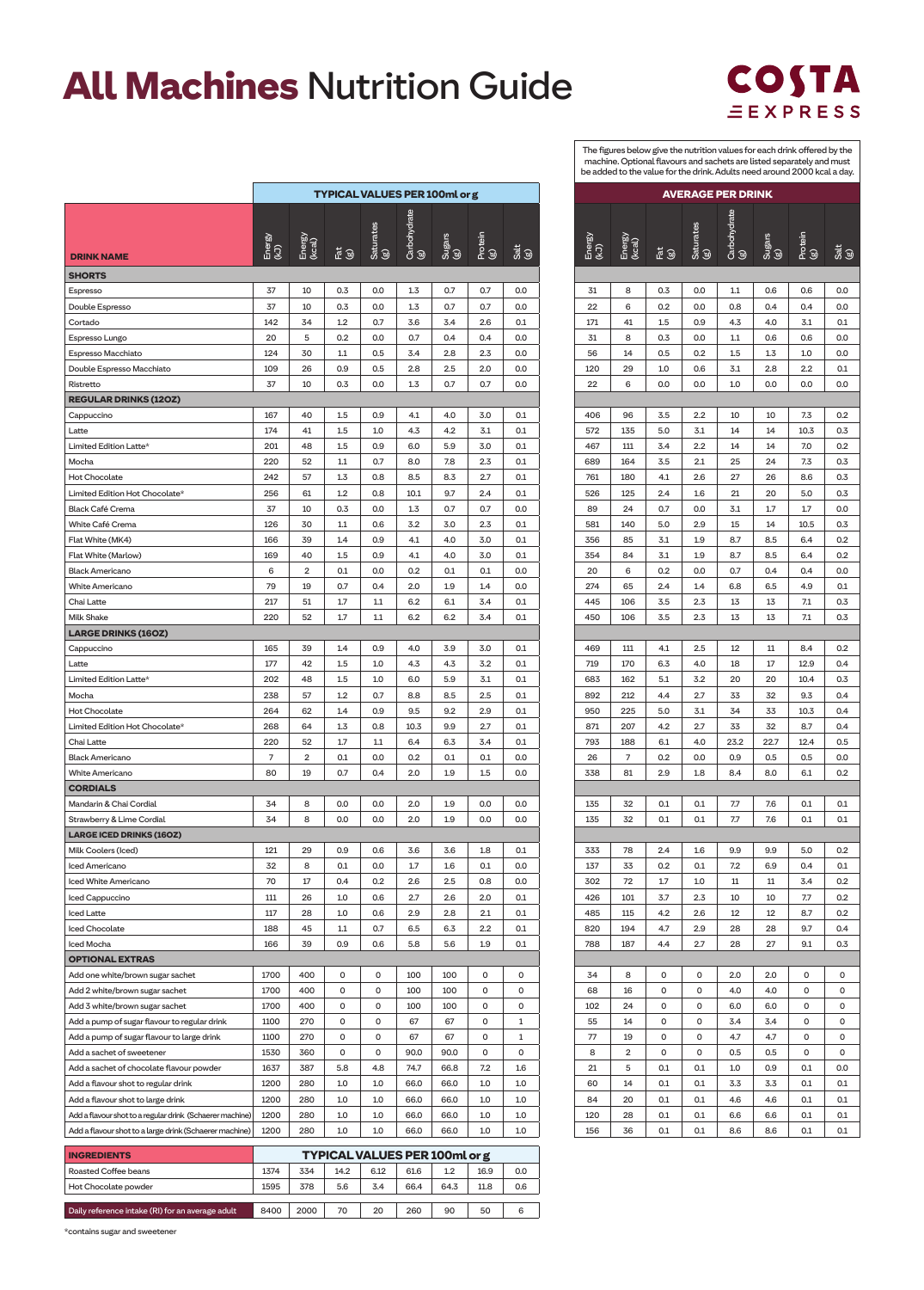## **Dairy Alternative** Allergen Guide



Where milk used this is Alpro Gluten Free Barista Oat Drink.

We cannot guarantee that our drinks are suitable for those with food allergies or intolerances.

|                                 | <b>Dietary</b>           |                        |                       |                 | <b>Cereals Containing</b> |              |               |              |                      |               |                     |                  |                          |                 |                 |                  |                 |                |                    |
|---------------------------------|--------------------------|------------------------|-----------------------|-----------------|---------------------------|--------------|---------------|--------------|----------------------|---------------|---------------------|------------------|--------------------------|-----------------|-----------------|------------------|-----------------|----------------|--------------------|
|                                 | <b>Choices</b>           |                        |                       | <b>Gluten</b>   |                           |              |               |              |                      |               |                     |                  | <b>Allergens Present</b> |                 |                 |                  |                 |                |                    |
| <b>DRINK NAME</b>               | Suitable for Vegetarians | for Vegans<br>Suitable | <b>Wheat Products</b> | Products<br>Rye | <b>Barley Products</b>    | Oat Products | Soya Products | Egg Products | <b>Milk Products</b> | Fish Products | Crustacean Products | Mollusc Products | Sulphite Products        | Sesame Products | Celery Products | Mustard Products | Peanut Products | Lupin Products | Tree Nuts Products |
| <b>SHORTS</b>                   |                          |                        |                       |                 |                           |              |               |              |                      |               |                     |                  |                          |                 |                 |                  |                 |                |                    |
| Espresso                        | <b>YES</b>               | <b>YES</b>             | Ν                     | N               | N                         | N            | N             | N            | N                    | N             | N                   | N                | N                        | N               | N               | N                | N               | N              | N                  |
| Cortado                         | <b>YES</b>               | <b>YES</b>             | N                     | N               | ${\sf N}$                 | <b>YES</b>   | ${\sf N}$     | N            | N                    | N             | N                   | N                | N                        | N               | N               | N                | N               | N              | N                  |
| Ristretto                       | <b>YES</b>               | <b>YES</b>             | Ν                     | Ν               | Ν                         | N            | Ν             | N            | N                    | N             | N                   | N                | N                        | N               | Ν               | N                | Ν               | N              | N                  |
| <b>REGULAR DRINKS (120Z)</b>    |                          |                        |                       |                 |                           |              |               |              |                      |               |                     |                  |                          |                 |                 |                  |                 |                |                    |
| Cappuccino                      | <b>YES</b>               | <b>YES</b>             | N                     | N               | Ν                         | <b>YES</b>   | Ν             | N            | N                    | N             | N                   | N                | N                        | N               | N               | N                | N               | N              | N                  |
| Latte                           | <b>YES</b>               | <b>YES</b>             | Ν                     | N               | ${\sf N}$                 | <b>YES</b>   | ${\sf N}$     | N            | N                    | N             | N                   | N                | N                        | N               | N               | N                | N               | N              | N                  |
| Vanilla Latte                   | <b>YES</b>               | <b>YES</b>             | N                     | N               | N                         | <b>YES</b>   | N             | N            | N                    | N             | N                   | N                | N                        | N               | N               | N                | N               | N              | N                  |
| Mocha                           | <b>YES</b>               | <b>YES</b>             | Ν                     | N               | Ν                         | <b>YES</b>   | Ν             | N            | $\mathsf{C}$         | N             | N                   | N                | N                        | N               | Ν               | N                | Ν               | N              | Ν                  |
| <b>Hot Chocolate</b>            | <b>YES</b>               | <b>YES</b>             | ${\sf N}$             | N               | ${\sf N}$                 | <b>YES</b>   | ${\sf N}$     | N            | $\mathsf{C}$         | N             | N                   | N                | N                        | N               | N               | N                | N               | N              | N                  |
| Caramel Hot Chocolate           | <b>YES</b>               | <b>YES</b>             | N                     | $\mathsf{N}$    | $\mathsf{N}$              | <b>YES</b>   | $\mathsf{N}$  | N            | $\mathsf{C}$         | N             | N                   | N                | N                        | N               | N               | N                | N               | N              | N                  |
| <b>Flat White</b>               | <b>YES</b>               | <b>YES</b>             | N                     | Ν               | Ν                         | <b>YES</b>   | Ν             | N            | N                    | N             | N                   | N                | N                        | N               | N               | N                | N               | N              | N                  |
| <b>Black Americano</b>          | <b>YES</b>               | <b>YES</b>             | ${\sf N}$             | N               | ${\sf N}$                 | N            | ${\sf N}$     | N            | N                    | N             | N                   | N                | N                        | N               | N               | N                | N               | N              | N                  |
| White Americano                 | <b>YES</b>               | <b>YES</b>             | N                     | N               | $\mathsf{N}$              | <b>YES</b>   | N             | N            | N                    | N             | N                   | N                | N                        | N               | N               | N                | N               | N              | N                  |
| Chai Latte                      | <b>YES</b>               | <b>YES</b>             | N                     | N               | Ν                         | <b>YES</b>   | Ν             | N            | N                    | N             | N                   | N                | N                        | N               | Ν               | N                | N               | N              | N                  |
| <b>LARGE DRINKS (16OZ)</b>      |                          |                        |                       |                 |                           |              |               |              |                      |               |                     |                  |                          |                 |                 |                  |                 |                |                    |
| Cappuccino                      | <b>YES</b>               | <b>YES</b>             | Ν                     | Ν               | Ν                         | <b>YES</b>   | Ν             | N            | N                    | N             | N                   | N                | N                        | N               | N               | N                | Ν               | N              | N                  |
| Latte                           | <b>YES</b>               | <b>YES</b>             | ${\sf N}$             | N               | ${\sf N}$                 | <b>YES</b>   | ${\sf N}$     | N            | N                    | N             | N                   | N                | N                        | N               | N               | N                | N               | N              | N                  |
| Vanilla Latte                   | <b>YES</b>               | <b>YES</b>             | N                     | N               | N                         | <b>YES</b>   | Ν             | N            | N                    | N             | N                   | N                | N                        | N               | Ν               | N                | N               | N              | N                  |
| Mocha                           | <b>YES</b>               | <b>YES</b>             | Ν                     | Ν               | Ν                         | <b>YES</b>   | Ν             | N            | $\mathsf{C}$         | Ν             | N                   | N                | N                        | N               | Ν               | N                | Ν               | N              | Ν                  |
| <b>Hot Chocolate</b>            | <b>YES</b>               | <b>YES</b>             | N                     | N               | ${\sf N}$                 | <b>YES</b>   | ${\sf N}$     | N            | $\mathsf{C}$         | N             | N                   | N                | N                        | N               | N               | N                | N               | N              | N                  |
| Caramel Hot Chocolate           | <b>YES</b>               | <b>YES</b>             | N                     | N               | N                         | <b>YES</b>   | Ν             | N            | $\mathsf{C}$         | N             | N                   | N                | N                        | N               | N               | N                | N               | N              | N                  |
| Chai Latte                      | <b>YES</b>               | <b>YES</b>             | N                     | N               | ${\sf N}$                 | <b>YES</b>   | ${\sf N}$     | N            | N                    | N             | N                   | N                | N                        | N               | N               | N                | N               | N              | N                  |
| Long Black Americano            | <b>YES</b>               | <b>YES</b>             | N                     | N               | N                         | N            | N             | N            | N                    | N             | N                   | N                | N                        | N               | N               | N                | ${\sf N}$       | ${\sf N}$      | N                  |
| Long White Americano            | <b>YES</b>               | <b>YES</b>             | N                     | N               | N                         | <b>YES</b>   | N             | N            | N                    | N             | N                   | N                | N                        | N               | N               | N                | N               | N              | N                  |
| <b>CORDIALS</b>                 |                          |                        |                       |                 |                           |              |               |              |                      |               |                     |                  |                          |                 |                 |                  |                 |                |                    |
| Mandarin & Chai Cordial*        | <b>YES</b>               | <b>YES</b>             | Ν                     | N               | Ν                         | N            | N             | N            | N                    | N             | N                   | N                | N                        | N               | N               | N                | N               | N              | N                  |
| Strawberry & Lime Cordial*      | <b>YES</b>               | <b>YES</b>             | N                     | N               | N                         | N            | N             | N            | N                    | N             | N                   | N                | N                        | N               | N               | N                | N               | N              | N                  |
| <b>LARGE ICED DRINKS (160Z)</b> |                          |                        |                       |                 |                           |              |               |              |                      |               |                     |                  |                          |                 |                 |                  |                 |                |                    |
| Iced Flavoured Oat Drink        | <b>YES</b>               | <b>YES</b>             | N                     | N               | N                         | <b>YES</b>   | N             | N            | N                    | N             | N                   | N                | N                        | N               | N               | N                | N               | N              | N                  |
| Iced Black Americano            | <b>YES</b>               | <b>YES</b>             | N                     | N               | N                         | N            | N             | N            | N                    | N             | N                   | N                | N                        | N               | N               | N                | N               | N              | N                  |
| Iced White Americano            | <b>YES</b>               | <b>YES</b>             | N                     | N               | N                         | <b>YES</b>   | N             | N            | N                    | N             | N                   | N                | N                        | N               | N               | N                | N               | N              | N                  |
| Iced Cappuccino                 | <b>YES</b>               | <b>YES</b>             | N                     | N               | N                         | <b>YES</b>   | N             | N            | N                    | N             | N                   | N                | N                        | N               | N               | N                | N               | N              | N                  |
| <b>Iced Latte</b>               | <b>YES</b>               | <b>YES</b>             | N                     | $\mathsf{N}$    | N                         | <b>YES</b>   | N             | N            | N                    | N             | N                   | N                | N                        | N               | N               | N                | $\mathsf{N}$    | N              | N                  |
| Iced Vanilla Latte              | <b>YES</b>               | <b>YES</b>             | N                     | N               | N                         | <b>YES</b>   | N             | N            | N                    | N             | N                   | N                | N                        | N               | N               | N                | N               | N              | N                  |
| Iced Chocolate                  | <b>YES</b>               | <b>YES</b>             | N                     | N               | N                         | <b>YES</b>   | N             | N            | $\mathsf{C}$         | N             | ${\sf N}$           | N                | ${\sf N}$                | N               | $\mathsf N$     | N                | N               | N              | N                  |
| Iced Mocha                      | <b>YES</b>               | <b>YES</b>             | N                     | N               | N                         | <b>YES</b>   | N             | N            | $\mathsf{C}$         | N             | N                   | N                | N                        | N               | N               | N                | N               | N              | N                  |

\*with sugar and sweetener

| Key and how to interpret the data                                                                                    |                                                                                                                                                                                                                 |  |  |  |  |  |  |  |  |  |  |
|----------------------------------------------------------------------------------------------------------------------|-----------------------------------------------------------------------------------------------------------------------------------------------------------------------------------------------------------------|--|--|--|--|--|--|--|--|--|--|
| The allergy data detailed in the table is based on technical specifications from our suppliers.                      | N indicates that the allergen is not part of the ingredients that make up the drink.                                                                                                                            |  |  |  |  |  |  |  |  |  |  |
| Please note that due to the operation of the machine, cross-contamination of allergens present                       | YES indicates that the drink contains that allergen.                                                                                                                                                            |  |  |  |  |  |  |  |  |  |  |
| cannot be prevented.<br>If adding a sachet or additional syrup, please add that allergen data to that of your drink. | C indicates that the allergen is present at the manufacturing site/supply chain of the ingredient and<br>our supplier believes there is a significant risk that this allergen could cross-contaminate the food. |  |  |  |  |  |  |  |  |  |  |